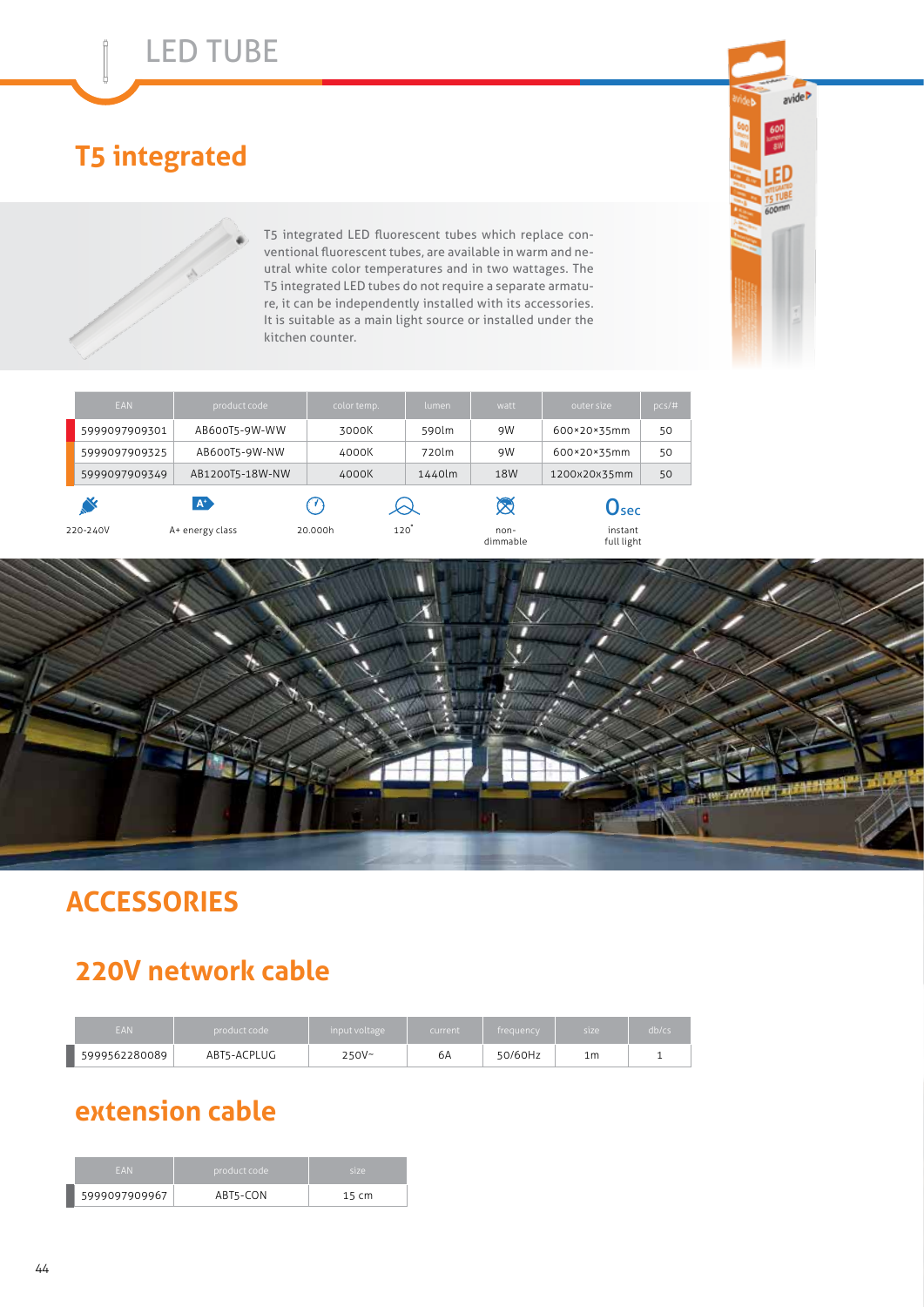# **T8 glass tube**

LED glass T8 tubes are available in neutral, warm and cold white color temperatures and in three wattages. Recommended for illuminating offices, halls and garages.

| EAN           | product code       | color temp.            | lumen  | watt             | length                      | $pcs/\#$ |
|---------------|--------------------|------------------------|--------|------------------|-----------------------------|----------|
| 5999562289389 | AB600T8-9W-WW-GL   | 3000K                  | 850lm  | 9W               | 600mm                       | 25       |
| 5999562289204 | AB600T8-9W-NW-GL   | 4000K                  | 900lm  | 9W               | 600mm                       | 25       |
| 5999562289440 | AB600T8-9W-CW-GL   | 6400K                  | 950lm  | 9W               | 600mm                       | 25       |
| 5999562289402 | AB1200T8-18W-WW-GL | 3000K                  | 1750lm | 18W              | 1200mm                      | 25       |
| 5999562289228 | AB1200T8-18W-NW-GL | 4000K                  | 1800lm | 18W              | 1200mm                      | 25       |
| 5999562289464 | AB1200T8-18W-CW-GL | 6400K                  | 1850lm | 18W              | 1200mm                      | 25       |
| 5999562289426 | AB1500T8-24W-WW-GL | 3000K                  | 2350lm | 24W              | 1500mm                      | 25       |
| 5999562289242 | AB1500T8-24W-NW-GL | 4000K                  | 2400lm | 24W              | 1500mm                      | 25       |
| 5999562289488 | AB1500T8-24W-CW-GL | 6400K                  | 2450lm | 24W              | 1500mm                      | 25       |
|               | $A^+$              | $\rightsquigarrow$     |        | Ø                | $\mathbf{O}_{\mathbf{sec}}$ |          |
| 220-240V      | A+ energy class    | 20.000h<br>$240^\circ$ |        | non-<br>dimmable | instant<br>full light       |          |